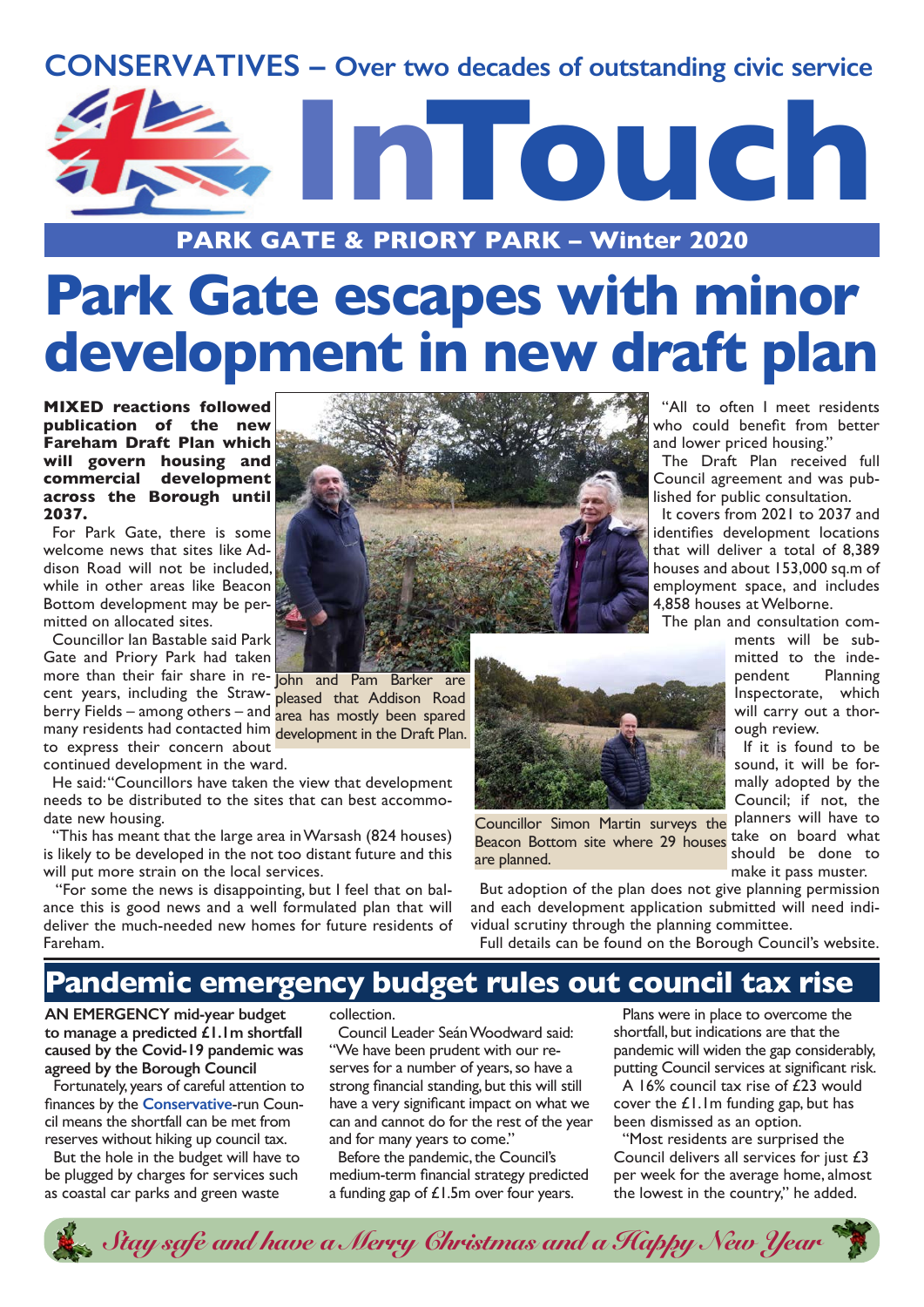#### **Money for good causes**

There is £8,000 available for good causes from County Councillor Seán Woodward's annual HCC budget. He's been able to support dozens of community and sports groups and Community Speedwatch over the years.

He obtained **W** what became the big yellow bus for young people's charity Y-Services which is often seen

If you live in Sarisbury, Burridge, Swanwick, Lower Swanwick, Park Gate, Priory Park or Whiteley, you can apply. Contact details are below.

around the Borough giving support to youngsters.

The 75th anniversary of the end of World War 2 on August 15 – VI Day – was

#### **Election pledges**

Simon Martin will be the Conservative candidate in next May's postponed Borough Council elections.

He currently represents Park Gate Ward and is executive member for Streetscene. He was committed to improv-

ing residents'



representing their concerns, also the environment, supporting the community and fighting for funding for local projects.

#### **VJ Day commemorated**

marked by hoisting the commemorative flag.

The ceremony on the control tower at Solent Airport was performed by

the Mayor, Councillor Pamela Bryant and Council Leader Seán Woodward.

It boosts Fareham Council's £10,000 grant that helped tide the centre over, but dance classes are operating at reduced levels to maintain social distancing

#### **Seán Woodward**

8 Persian Drive Whiteley PO15 7BJ Tel: 01489 881030 email: sean.woodward@hants gov.uk

#### **COUNTY COUNCILLOR Fareham Sarisbury**

#### **BOROUGH COUNCILLORS Park Gate & Priory Park** COME AND JOIN US

Whether you voted for us or not, your Conservative councillors promise the highest standards of service to everyone in the community. Contact us any time and we'll respond personally within 48 hours. **WE SERVE YOU ALL**

If you support Conservative principles and would like to vote to select your Council and Parliamentary candidates, to attend social and political events or help us by delivering InTouch in your street, then why not join Park Gate Branch of Fareham Conservative Association? Contact Simon Woodhams 07971 288993 or simon@ sjwuk.com



## **2 InTouch Half a million people use Holly Hill Leisure Centre every year. CONSERVATIVES promised it. We delivered. InTouch 3**



**to make ends meet during the Covid lockdown.**

Since reopening, bookings have not approached previous levels, but the Na-

**Congratulations** and well done to all involved." Julie Osborne (pictured), of Rose Bank Close, said: "This my dream place to live being able to walk here."

tional Lottery came to the rescue with funding of almost £8,000.

#### **DRIVERS should think twice before putting the foot down in Park Gate Ward. Community**



#### **Lottery boost for community hub GOOD NEWS for Priory Park Community Centre which has struggled New school under way at last**

and funding is still challenging.

Councillor Simon Martin, who sits on the Community Association Management Committee, said: "We all need to support our local centre which provides such a valuable resource to the community. The grants will help it survive. "There are lots of excellent activities that residents can book into so just

# checkout their web site and find out more."









**IT'S BEEN a long struggle, but at last Whiteley's £12m new school is under construction.**

Cornerstone Church of England (aided) Primary School will open for 630 pupils in September 2021. On a blustery August afternoon, the Bishop of Portsmouth, the Rt Rev Christopher Foster, conducted a short service of dedication at the foundations of the new school and chapel.

County Councillor Seán Woodward said: "This has been a long fight to get the school agreed for a suitable site and funding. It has also been a 30-year wait for Whiteley Church to finally get a perma-

nent home. "I hope that the children of Whiteley enjoy a really enriching education in the new



buildings and that the parishioners of Whiteley Church find inspiration in their new surroundings." PHOTO (I to r): Seán Woodward, Bishop Christopher Foster, Meon Valley MP Flick Drummond and Councillor Roz Chadd, Hampshire's Executive Member for Education.

**TWO FAREHAM parks have been named as the best in the country after receiving prestigious Green Flag Awards.**

Holly Hill Woodland Park received the recognition for the 13th successive year and the Sensory Garden in Fareham town was also recognised for the 11th year running.

They are among more than 2,000 sites across the country to collect the award for 2020.

The Green Flag Award scheme, managed by environmental charity Keep Britain Tidy, recognises well-managed

parks and green spaces. Executive Member for Streetscene Councillor Simon Martin said: "This award celebrates the dedication and hard



Speed Watch is back and offenders' registration numbers will be noted. Securing £3,500 from Councillor Seán Woodward's County Council grant scheme enabled the group to buy the equipment that monitors and records the speed of traffic, lat-

er adding details to a database. Vehicle checks are undertaken by the police and letters sent to the registered keepers advising them of their speed. Repeat offenders receive a

police visit. Botley Road, Barnes Lane, Brook

Lane, Sweethills Crescent, Swanwick Lane,Yew Tree Drive and Barnbrook Road were approved for action.

**Simon Martin** 230 Botley Road Burridge Southampton SO31 1BL Tel: 01489 325805 email: smartin@fareham.gov.uk

## **Leisure centre upgrade despite second lockdown**

## **Dedicated carers honoured with prestigious awards**



**TWO CARERS at The Fernes Care Home in Catisfield have won top awards for their dedication to patients.**

Activities coordinator Rachel Anderson (pictured right) and deputy manager Emma Glanville were overwhelmed at being nominated by residents, their families and colleagues for South Region Barchester Care Awards.

Emma was voted Carer of the Year and Rachel won the Activities Coordinator of the Year Award.

Rachel, with 20 years' experience, said: "When the Covid-19 pandemic hit our country I felt that this social interaction was needed more than ever as our residents weren't able to see their families throughout this terrible time.

"We took the pandemic extremely seriously and took all the necessary precautions and are proud to say we are still Covid free.

"I enjoy doing person-centred activities and also activities that involve the whole home as I feel it's important to encourage social interaction."

Emma, who has been at The Fernes 4 years, said: "Residents have found it very difficult not seeing their families so we have all tried our best to make it a positive time, lots of phone calls and FaceTime calls have really helped keep the residents' spirits high, but we are also so proud to have kept the home Covid free.

"I have been so happy working here and love my role as a senior carer looking after all of the residents."

**HOLLY HILL will get a slice of a multimillion pound revamp for Fareham's two leisure centres.** 

That's the good news...The bad news is that both had to close for a month during the second lockdown.

Most of the spend will go to the Fareham centre for a major extension, but Holly Hill will get the large pool store converted into a sauna and steam room and the foyer will be improved.

Work was due to begin at Fareham centre this month and will take 12-14 months, with the Holly Hill improvements being done towards the end of that period.

It comes after Everyone Active presented a winning submission for a 10-

year contract to run both venues.

Executive members were impressed by the company's plans to invest in new facilities to help deliver more revenue. Meanwhile, Park Gate Councillors Simon Martin and Ian Bastable visited Holly Hill in October to see how the popular centre, opened 4 years ago, was coping after the first lockdown closure.



the benefits of the local facility with mental health

> "Charles Chipperfield, who provides coffee services in the car park (pictured), was also concerned on the knock-on effect of the closure on his busi-

Simon Martin said: "The second closure continue to operate his takeaway service led to much frustration by users citing and at least serve people using the park

ness."

and wellbeing being a major factor. and dog walkers.

The first lockdown forced him to close, so he was hoping that this time round he would be permitted to

Booking sessions at Holly Hill will have to wait until after the centre re-opens. He said Everyone Active had been

working hard to ensure the centre was operating safely and effectively during the Covid pandemic.

Simon Martin added: "However, we believe that sport and health should be available to everyone, even in a pandemic, so please let your councillors know how you are feeling with your leisure experience.

"As for Charles's coffee business, if you are out walking in the area please go and support him, his lattés are delicious and you can be assured of a nice welcome."

**Like us on Facebook @ InTouchwith-ParkGateandPrioryPark**

## **Green Flag award for Holly Hill park Step off the gas or we'll book you**